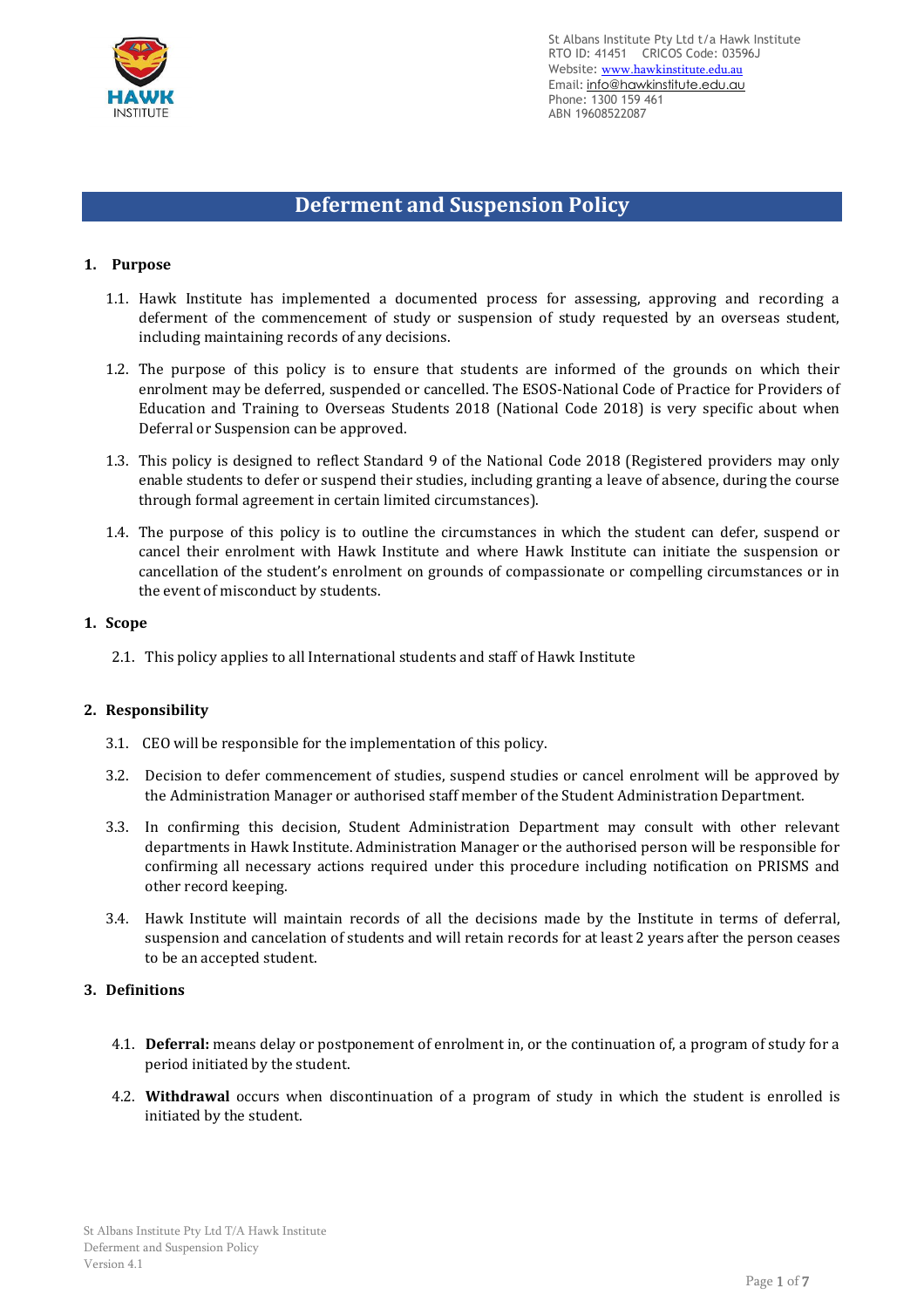

- 4.3. **Suspension**: To put studies on hold for a specified period. It means when a student, who has already started but has not completed his/her study or is given leave of absence so their training plan is suspended with the clear intention that the student will recommence at an agreed date in the future (i.e. temporary suspension).
- 4.4. **Cancellation**: Termination of enrolment. It means when a student is removed from the current students' register at Hawk Institute before he/she has formally completed the planned training and other current qualifications. The student will not be eligible for any subsequent courses for which they may also be registered.
- 4.5. **Compassionate or compelling circumstances:** Circumstances that are generally beyond the control of the student and which have an impact upon the student's course progress or wellbeing. These could include, but are not limited to:
	- serious illness or injury, where a medical certificate states that the student was unable to attend classes
	- bereavement of close family members such as parents or grandparents (where possible, a death certificate should be provided)
	- major political upheaval or natural disaster in the home country requiring emergency travel and this has impacted on the student's studies; or
	- a traumatic experience which could include:
		- o involvement in, or witnessing of a serious accident; or
		- o Witnessing or being the victim of a serious crime, and this has affected the student (these cases should be supported by police or psychologists' reports).
	- where the registered provider was unable to offer a pre-requisite unit; or
	- inability to begin studying on the course commencement date due to delay in receiving a student visa.
- 4.6. **Extenuating circumstances**: Relating to welfare of student may include but are not limited to the following. The student:
	- a. Overseas student's health or wellbeing, or the wellbeing of others, is likely to be at risk.
	- b. is missing;
	- c. has medical concerns, severe depression or psychological issues which lead the provider to fear for the student's wellbeing;
	- d. has engaged or threatens to engage in behaviour that is reasonably believed to endanger the student or others; or
	- e. is at risk of committing a criminal offence Any claim of extenuating circumstances is required to be supported by appropriate evidence.
- 4.7. **Student Code of Conduct**: Code of conduct are certain rules and regulations that students are required to follow. These includes, but are not limited to,
	- serious misbehavior,
	- Student failure to pay an amount required to pay in order to continue the course,
	- Breach of any course progress or attendance requirements by the overseas student, which must occur in accordance with Standard 8 (Overseas student visa requirements).

## **4. Requirements / Process**

5.1. Students wishing to defer the commencement of studies, suspend their studies or cancel their enrolment must apply to do so in writing to Hawk Institute. This can be done using the student deferral suspension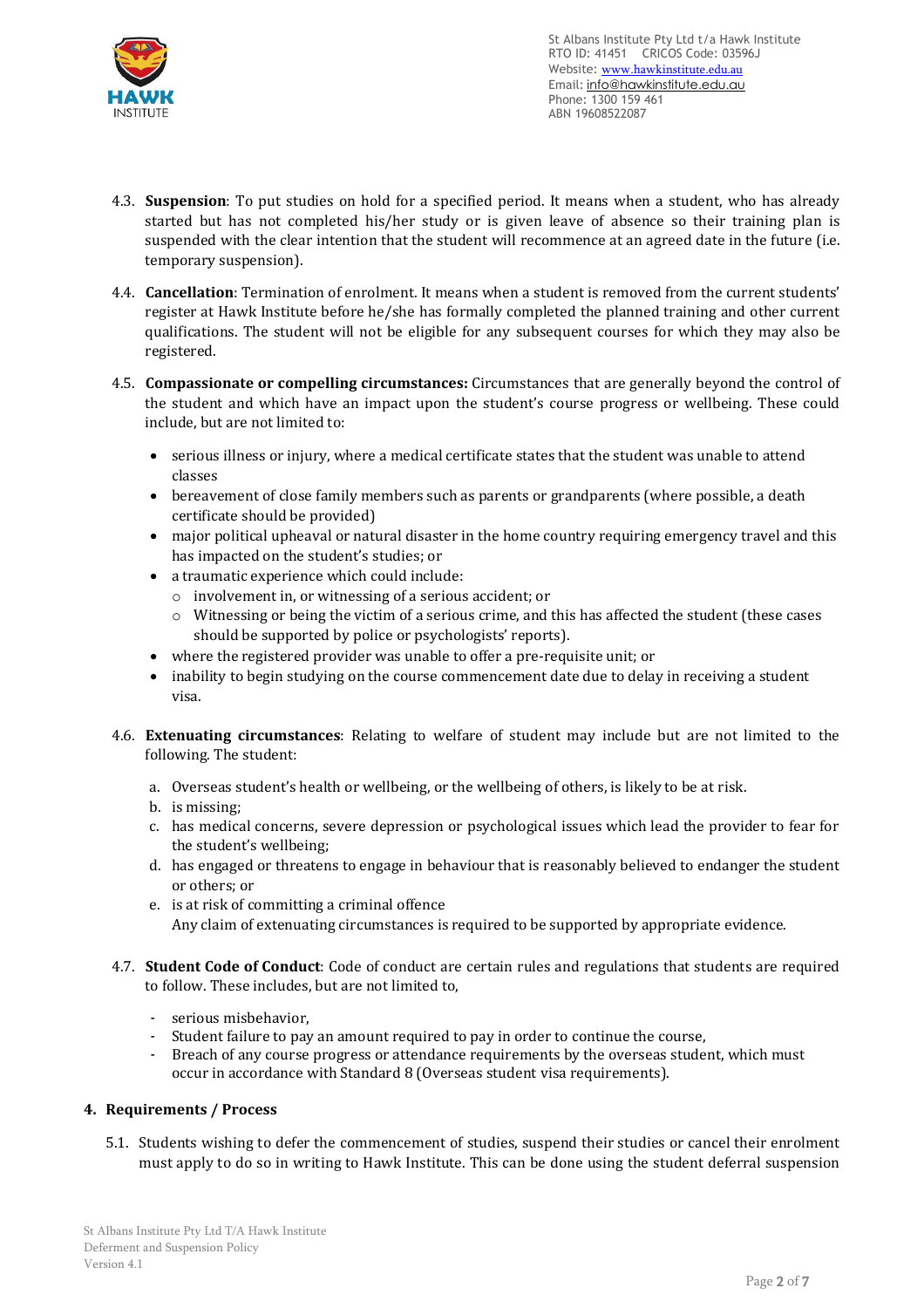

form or the cancellation application form available from Hawk Institute reception or on the Hawk Institute website [www.hawkinstitute.edu.au.](http://www.hawkinstitute.edu.au/)

- 5.2. The form can be lodged using any one of the following methods;
- In person (preferred method): On Campus
	- o Level 4, 171 La Trobe Street, Melbourne, Victoria, Australia 3000
- By Email: [info@hawkinstitute.edu.au](mailto:info@hawkinstitute.edu.au) , [apply@hawkinstitute.edu.au](mailto:apply@hawkinstitute.edu.au)
- By Mail: Level 4, 171 La Trobe Street, Melbourne, Victoria, Australia 3000

Applications must be submitted within 10 working days prior to the requested deferment/suspension date to enable sufficient time for the assessment process. However, in case of emergency, it will depend on case by case basis.

**Please note:** If the application is submitted in less than 10 working days prior to the requested deferment/suspension date, the processing and response may not be available at the requested time. Therefore, if the student chooses to depart, he/she is at risk of not obtaining approval from the Institute.

- 5.3. Students will be informed in writing with reason and the request will be processed if the student is granted a deferral, suspension or cancellation.
- 5.4. If the request is denied, the student will be informed in writing and provided with details of the Complaints and Appeals procedures of the Institute. Refer to the students Complaints and Appeals policy available at Hawk Institute's website [www.hawkinstitute.edu.au](http://www.hawkinstitute.edu.au/) and/or on the student's handbook.
- 5.5. The response will be issued within 5 working days or as soon as possible after the application has been received by the Institute.
- 5.6. Hawk Institute will report to PRISMS and renewal of eCoE (if applicable) will be issued within 31 days or as soon as possible after the suspension or deferment date.

*#PRISMS is only applicable to International students*

- 5.7. It is the student's responsibility to collect revised eCoE from the Institute for any deferral/suspension made. Hawk Institute will advise the Department of Home Affairs (DHA) of the revised end date of the course via PRISMS.
- 5.8. The student can also use the eCoE to inform the Department of Home Affairs (DHA) of the revised end date of the course where their visa requires extension.
- 5.9. Hawk Institute will review the application and if appropriate, the current student history, and financial status before making a decision.
- 5.10. Requests for suspension will be denied for students who are subject to an intervention strategy, in the process of being cancelled for course progress, in arrears with the payments due (either as a result of the payment being due under the student agreement or as a result of payment being due under an agreed payment plan) or in breach of the Student Code of Conduct.
- 5.11. When students' studies are deferred or suspended, Hawk Institute will update students' details on PRISMS which will include student's contact details and the expected duration of the deferment or suspension and the date when deferment or suspension starts.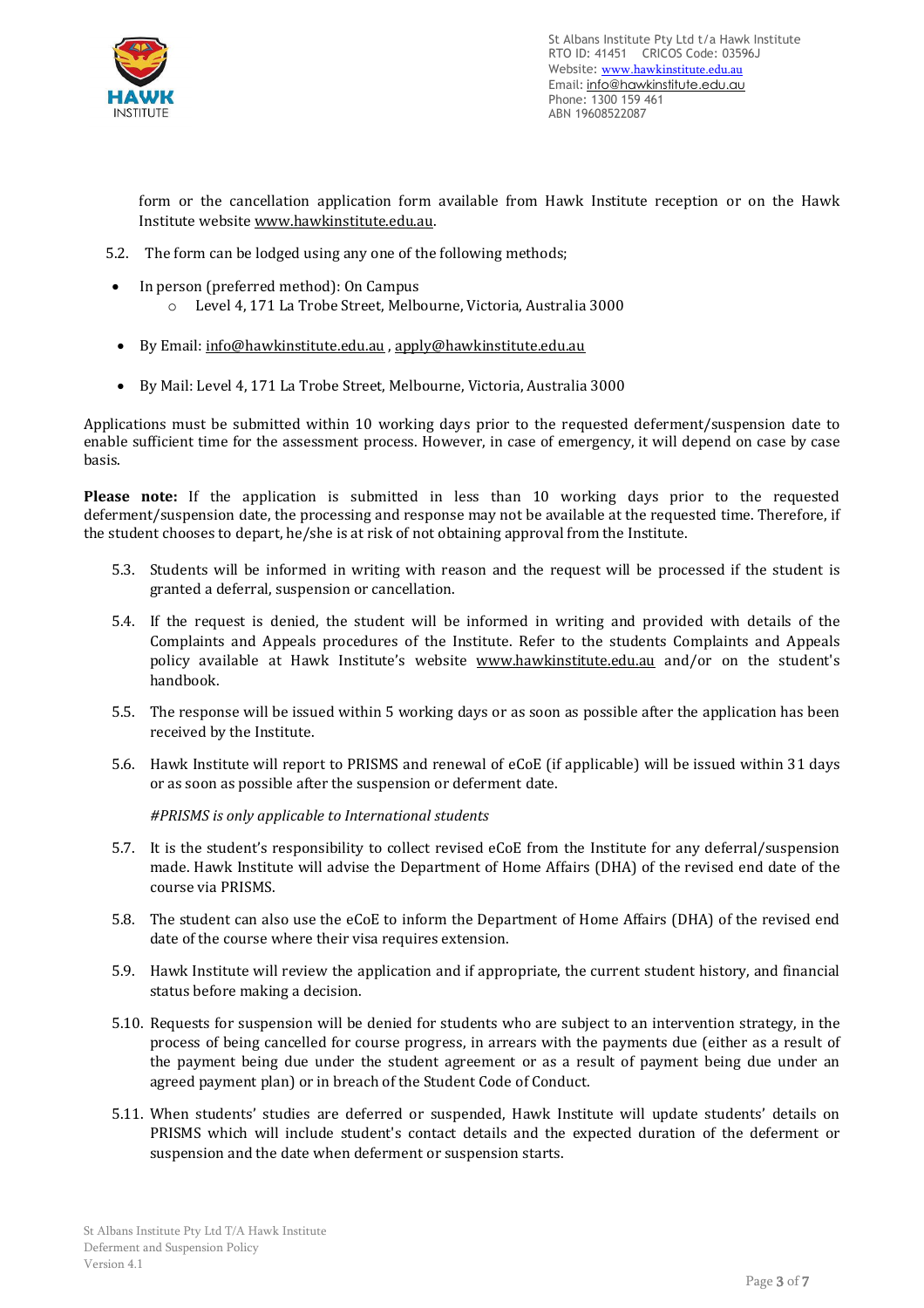

- 5.12. When a student's studies are terminated (whether by the student), in addition to the student's contact details, Hawk Institute will update details on PRISMS of the day the student's studies are terminated and the last day of the student's studies.
- 5.13. The records of the decision will be kept in Student's file.

# **5. Hawk Institute's initiated Deferral, Suspension and Cancellation**

## **i. Hawk Institute's initiated Deferral**

Hawk Institute may defer an enrolment where the course is not being offered at the proposed date, site, or any other reason that Hawk Institute deems necessary. In this unlikely event, the refund provisions for provider default will apply.

In exceptional circumstances, Hawk Institute may be unable to deliver a unit or units because of factors beyond its control. Where this situation exists (or one or more of the units that cannot be delivered is a prerequisite unit), students can have their study load adjusted and a deferral may be applied for. This basis for deferral is only available if the student can schedule units of competency so that they can complete their studies within the approved duration.

## **ii. Hawk Institute's initiated Suspension or cancelation**

Where a student has been identified as having breached Hawk Institute's code of conducts (for e.g. misbehavior, failure to pay an amount required to pay in order to continue the course), the CEO shall be informed as soon as possible. All of the facts and evidence associated with the alleged misdemeanor or misbehavior must be presented to the CEO for due consideration.

If there has been a breach in course progress or attendance requirements by the overseas student, which must occur in accordance with Standard 8 (Overseas student visa requirements).

The CEO is responsible for deciding whether there has been a breach based on the evidence presented and for deciding the ensuing penalty (i.e. suspension or cancellation of enrolment). The CEO may take into account the type of misconduct that has occurred and the level of misconduct that occurred when deciding penalties.

Students will be advised in writing of the decision. Students will be given 20 working days to access Hawk Institute's Complaints and Appeals procedures if they feel that the decision is unfair. Student's course variation will be notified in PRISMS. All relevant documentation will be retained securely and confidentially on the student's file.

## **iii. Hawk Institute's initiated Cancellation**

Hawk Institute has the right to cancel student's enrolment where student's misconduct is severe (as defined in the policy above). Students will be informed in writing of the intention and the reasons on why their enrolment has been cancelled.

Where the CEO has decided the misconduct is severe enough for cancellation, the following will occur: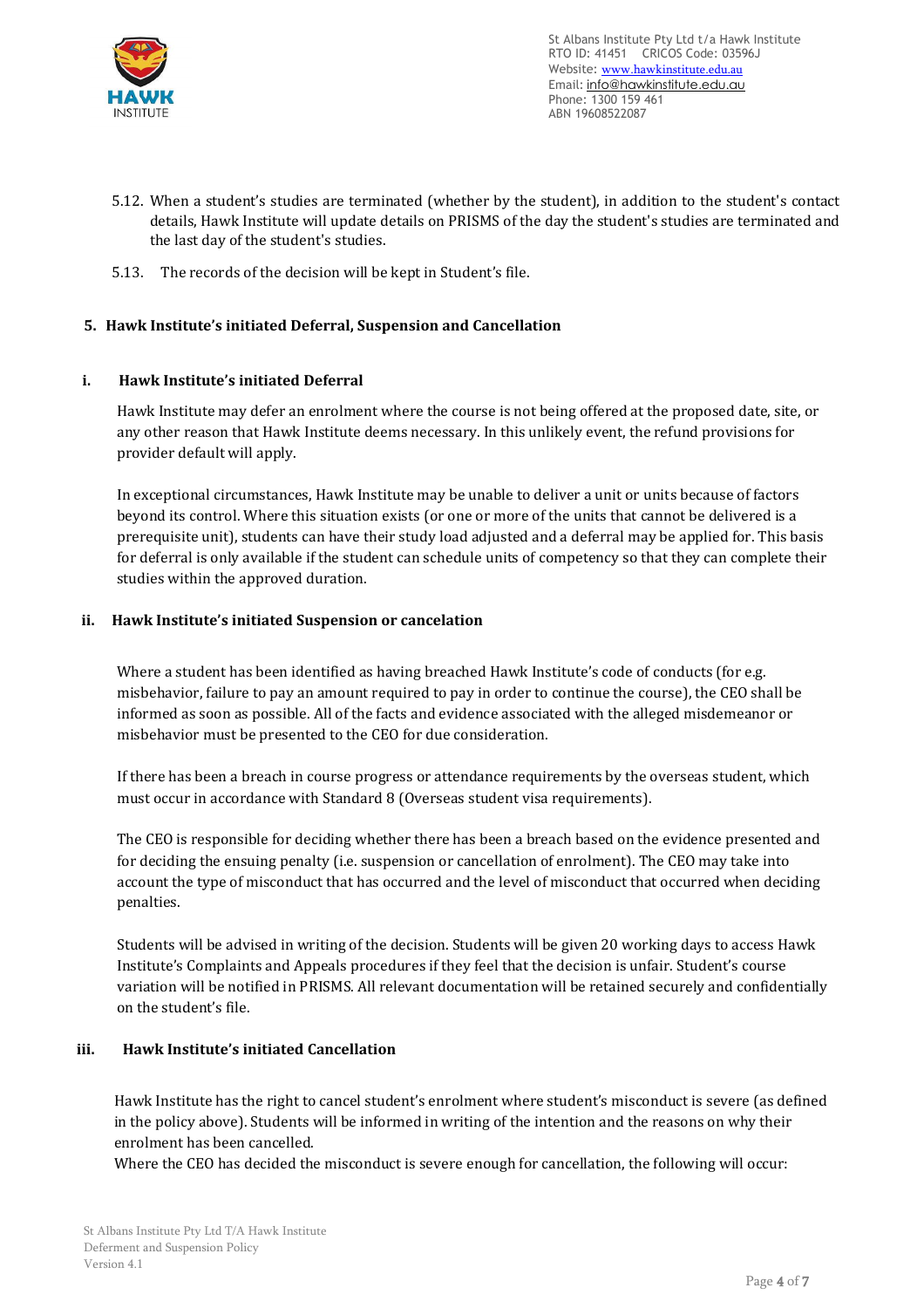

- The student will be informed in writing of the reason and decision of the Hawk Institute to cancel the student's enrolment.
- They will be informed of the fact that they have the right to appeal the decision through Hawk Institute's internal complaints and appeals process, in accordance with Standard 10 (Complaints and appeals) within 20 working days of the written notification.
- No action will be taken until the internal appeals process has been finalised unless there are extenuating circumstances relating to the student's welfare like overseas student's health or wellbeing, or the wellbeing of others, is likely to be at risk.
- Students will also be informed that their student visa may be affected if Hawk Institute notifies the Department of Home Affairs ("DHA") of the cancellation, their student visa may be affected.

Once the appeals process is finalised and the decision to cancel is upheld, Hawk Institute will inform DHA through PRISMS of the intention to cancel the student's enrolment. The change will be reported to overseas student's enrolment under section 19 of the ESOS Act.

All copies of relevant documentation will be retained securely in the student's file.

Note: If Hawk Institute initiates a suspension or cancellation of the overseas student's enrolment, before imposing a suspension or cancellation, Hawk Institute will:

- inform the overseas student of that intention and the reasons for doing so, in writing
- advise the overseas student of their right to appeal through Hawk Institutes internal complaints and appeals process, in accordance with Standard 10 (Complaints and appeals), within 20 working days.

## **6. Deferral, Suspension or Cancellation of Enrolment Procedure (Students Initiated)**

Hawk Institute has implemented and documented process for assessing, approving and recording deferment of the commencement of study or suspension of study requested by an overseas student, including maintaining a record of any decisions.

#### **i. Students Initiated deferral**

A student wishing to defer an enrolment can do so prior to the commencement of the course. Students must complete an 'Application Form-Defer, suspend' and submit to the Student Administrations Department. An authorised person from the Administration Department will assess the applications.

A decision will be made within 5 working days. Students will be advised of the decision in writing. If approved, a student's course variation will be reported in PRISMS. Under exceptional circumstances within compassionate and compelling grounds, and at the discretion of Hawk Institute, you may be permitted to defer commencement of a course up to two (2) weeks after the published course start date. If you arrive later than two (2) weeks after the course start date, you will need to defer to the next term. This deferral will be formally granted by Hawk Institute. All relevant documentation will be kept on the student's file.

#### **ii. Student initiated suspension**

Students who wish to suspend their studies should first speak to the Administration Manager or any Hawk Institute's staff from the Administration Department to ensure that they understand the reasons where suspension may be granted. The application form is available on Hawk Institute's website [www.hawkinstitute.edu.au](http://www.hawkinstitute.edu.au/) and can also be made available from the reception.

The application form must be completed and submitted to the Administration Manager or Student Administration Department. The Institute may decide to accept an application from a student for deferral of commencement or suspension of study on the following grounds: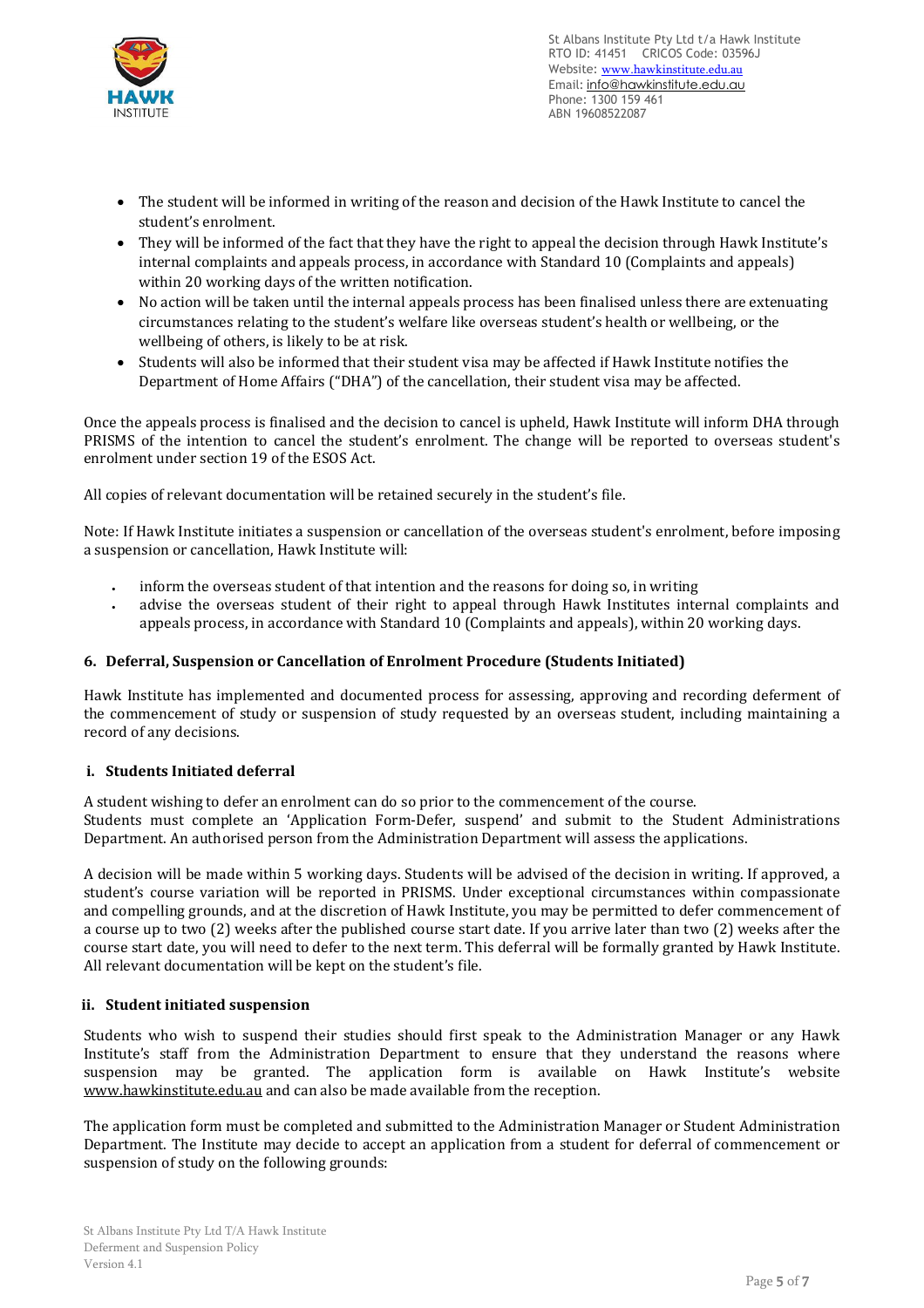

- a. On medical grounds (with supporting documents). Further documental evidence may be requested at the discretion of the Institute; or
- b. In exceptional compassionate and compelling circumstances beyond the students control and which affects the student's course progress or wellbeing, such as serious illness, bereavement of close family members, major political upheaval or natural disaster, a traumatic experience or another exceptional event. Independent evidence of the exceptional circumstances is required for the application to be assessed.

Criteria of accessing an exceptional event would include:

- Nature of the event e.g. that it is exceptional event
- Beyond the student's control it cannot be scheduled at another time.
- Likelihood to effect student's wellbeing e.g. there are compassionate circumstances if they do not attend, it will upset them and impact on their ability to study effectively and successfully.
- Impact on course progress e.g. the impact of the length of time away on course progress and how the student intends to ensure completion within duration.

**Note:** the wedding of a family member or friend, a cultural celebration that is also celebrated by the community in Australia, or a holiday are not reasons for a deferment.

Applications will be assessed and approved by Administration Manager or an authorised staff member from the Administration Department.

Where a suspension of enrolment is granted, Hawk Institute will suspend the student's enrolment for an agreed period of time - to a maximum of 12 months. If the suspension is required for longer than 12 months, the student shall have to re-apply once the initial suspension period has expired.

Students will be informed in writing of the outcome of their application for suspension and advised that it may affect their student visa. The student's course variation will be recorded in PRISMS. All relevant documentation for the suspension will be kept on the student's file.

## **iii. Student initiated cancellation**

Students wishing to cancel their enrolment should advise Hawk Institute as soon as possible and complete wherever possible an 'Enrolment cancellation form' and submit it to the Administration Department.

Students wishing to cancel their enrolment prior to completing 6 months of study in their principal course must provide a letter of offer from an alternative provider. This is required under Standard 7 of the National Code 2018 and further information can be gained from the 'Transfer between Providers Policy and Procedure'.

Upon receipt of an application to cancel, the student's course variation will be noted in PRISMS as soon as possible.

All relevant documentation for the cancellation will be kept in the students file.

#### **7. Students Right to appeal (Complaints and Appeals)**

- 8.1. Student has the right to appeal through Hawk Institute's complaints and appeals policy and process, in accordance with Standard 10 (Complaints and appeals), within 20 working days from the date of issue.
- 8.2. The suspension or cancellation of the student's enrolment will not take effect until the internal appeals process is completed, unless there are extenuating circumstances relating the student's welfare like overseas student's health or wellbeing, or the wellbeing of others, is likely to be at risk.
- 8.3. If the appeal is not upheld or the student withdraws from the appeal process, then the Institute will report the student to the Department of Education and Department of Home Affairs (DHA) via PRISMS (applicable only to international students).